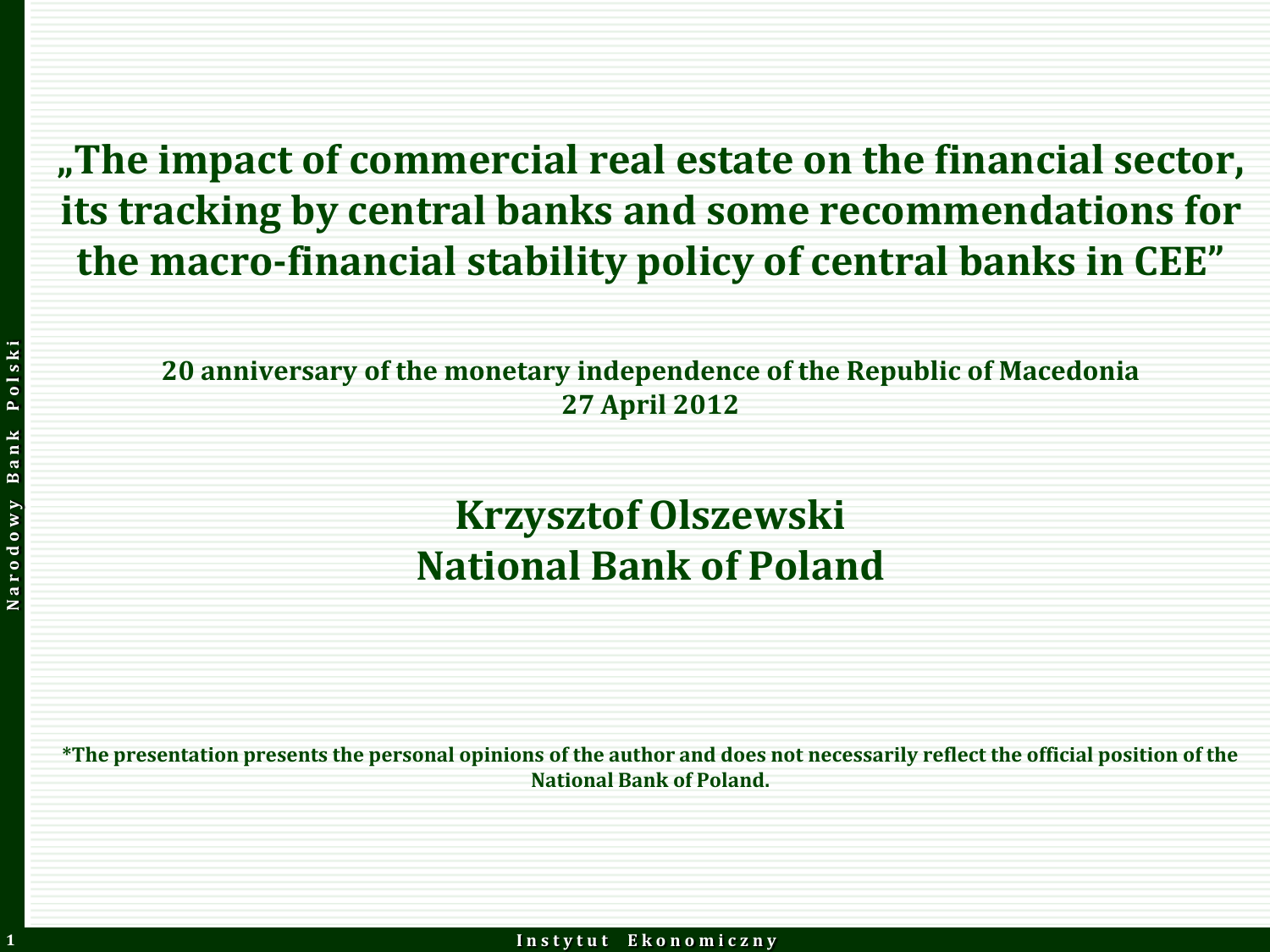#### **Overview**

- main features of the commercial real estate (CRE) market, its cycle and risks related to this market
- relation of CRE to the financial sector
- hints for the macroeconomic and financial stability policy of central banks in CEE, which should help to reduce risk and at the same time enhance the growth of the CRE market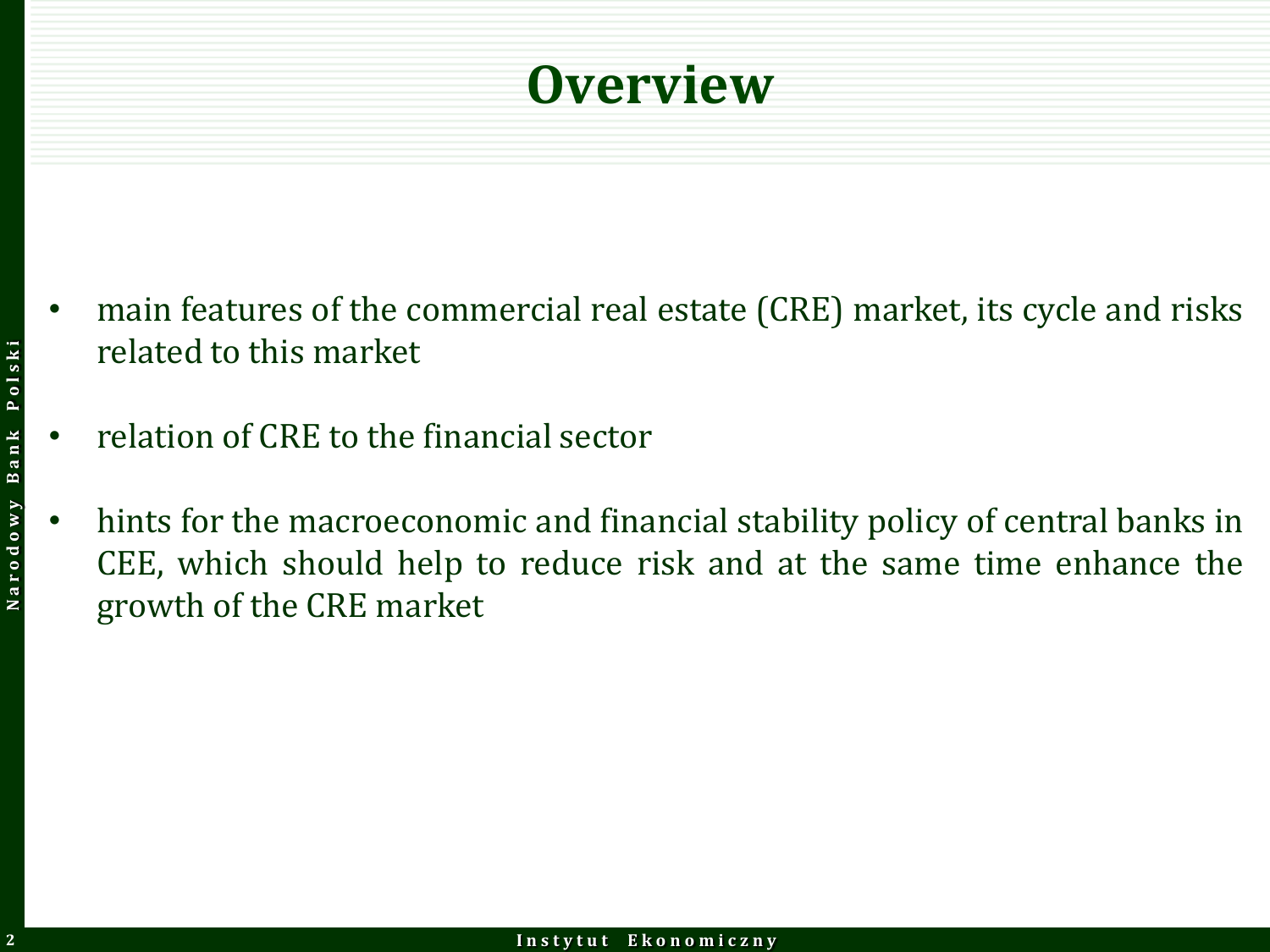# **CRE cycles and risk**

- The CRE market consists mainly of office, retail and industrial space as well as of hotels.
- Investors usually buy it in order to lease it to other economic entities.
- The income of CRE depends highly on the business cycle. Thus, large price swings appear and can finally lead to economic and banking crises.
- Diversification of risk is not simple (Kearns and Woods 2006).
- Cycles are driven by (Herring and Wachter 1999):
	- Excessive optimism
	- Disaster myopia
	- Long lag between investment start and completion
- The main drivers of CRE price booms are usually strong deregulation, international capital flows and low interest rates.
- The CRE market is highly capital intensive and depends strongly on external financing, thus can create significant risks to the banking sector (see Davis and Zhu, 2009, 2011)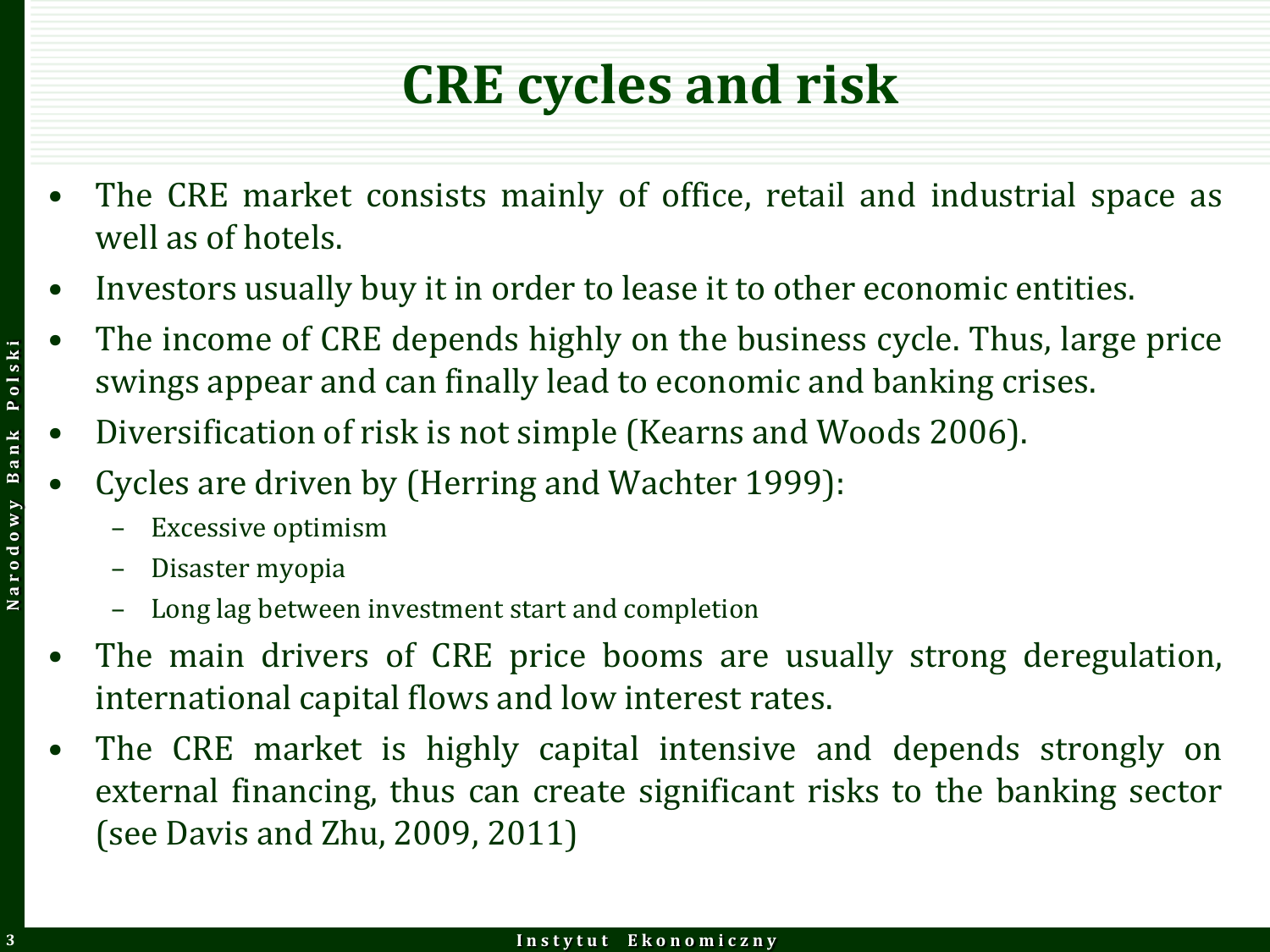### **Some lessons for macro-financial policy I**

- Data collection
	- The CRE market is opaque, trading is infrequent, valuation methods are heterogeneous
	- Clear definitions and collection of regional data is necessary
	- Equilibrium and Misalignment analysis
		- The combination of credit growth and fast rising property prices can result in financial instability (Borio and Lowe 2002). But it is difficult to say precisely when the price growth is excessive (Zhu 2003).
		- Creation of a value index is needed the German long-term income approach might be a starting point.
		- The comparison of the relation of capital value to 1) GDP, 2) private consumption, 3) employment, 4) rent and finally the yield against its long run levels can help to identify tensions (see ECB 2011).
		- The short-run and long-run equilibrium should be analysed.

**4**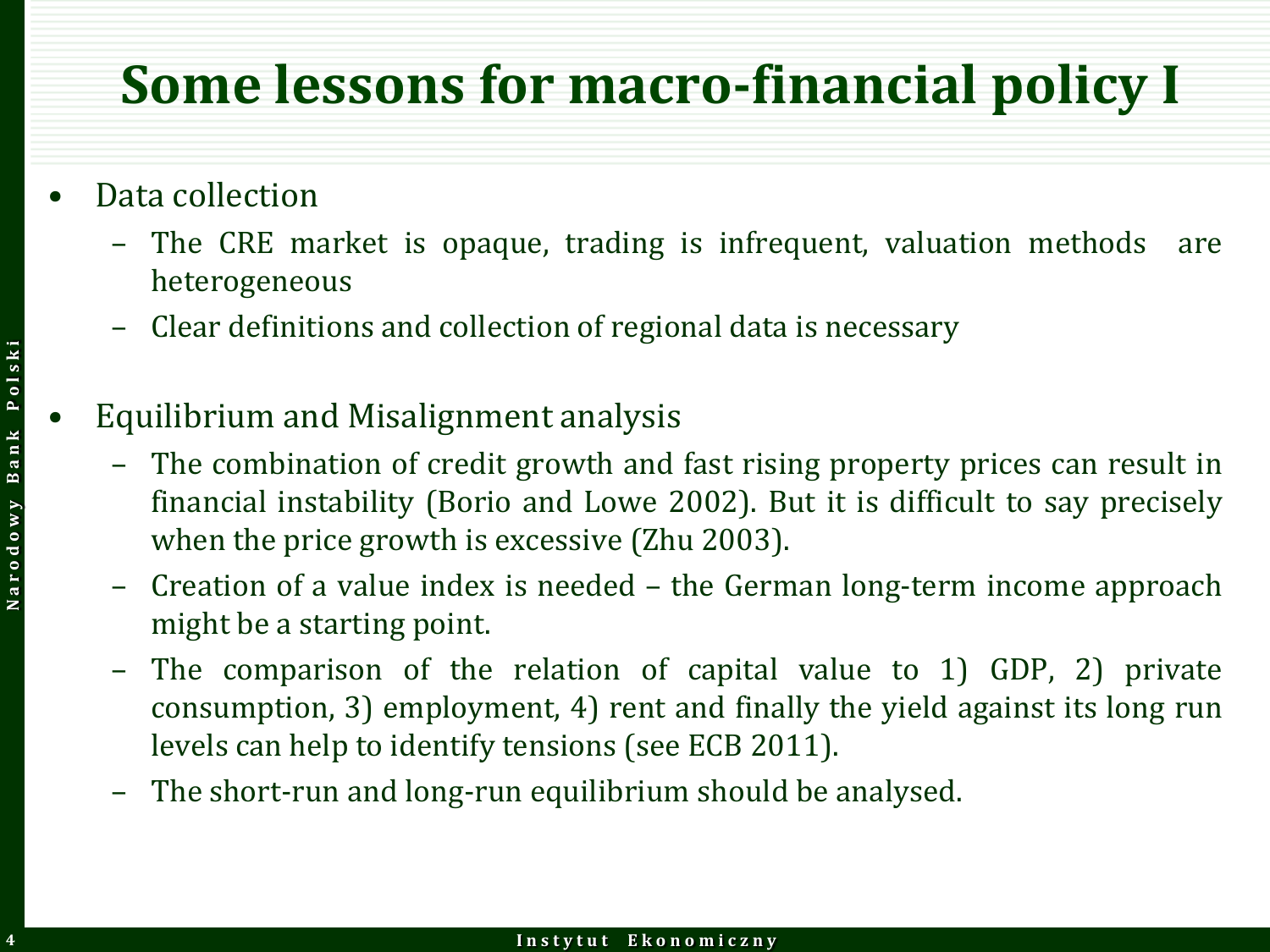## **Some lessons for macro-financial policy II**

- Macroprudential and macrostability policy actions
	- The best policy is to steer the CRE market in a way, which strengthens its growth, but which does not allow for the creation of massive bubbles. Monetary policy and prudential policy are usually seen as complementary (Borio and Shim 2007), and thus should enforce each other.
	- **The macroprudential regulatory framework** should, as Christensson, Spong and Wilkinson (2010) state, consist of three policy steps:
		- 1. countercyclical regulatory policy;
		- 2. control of contagion risk;
		- 3. discretionary policies.
	- Suggestions for **macroprudential policies** to prevent real estate bubbles (Allen and Carletti 2011):
		- 1. mandatory reduction in loan to value ratios;
		- 2. increases in taxes on real estate transfers;
		- 3. increases in real estate taxes:
		- 4. direct restrictions on real estate lending.